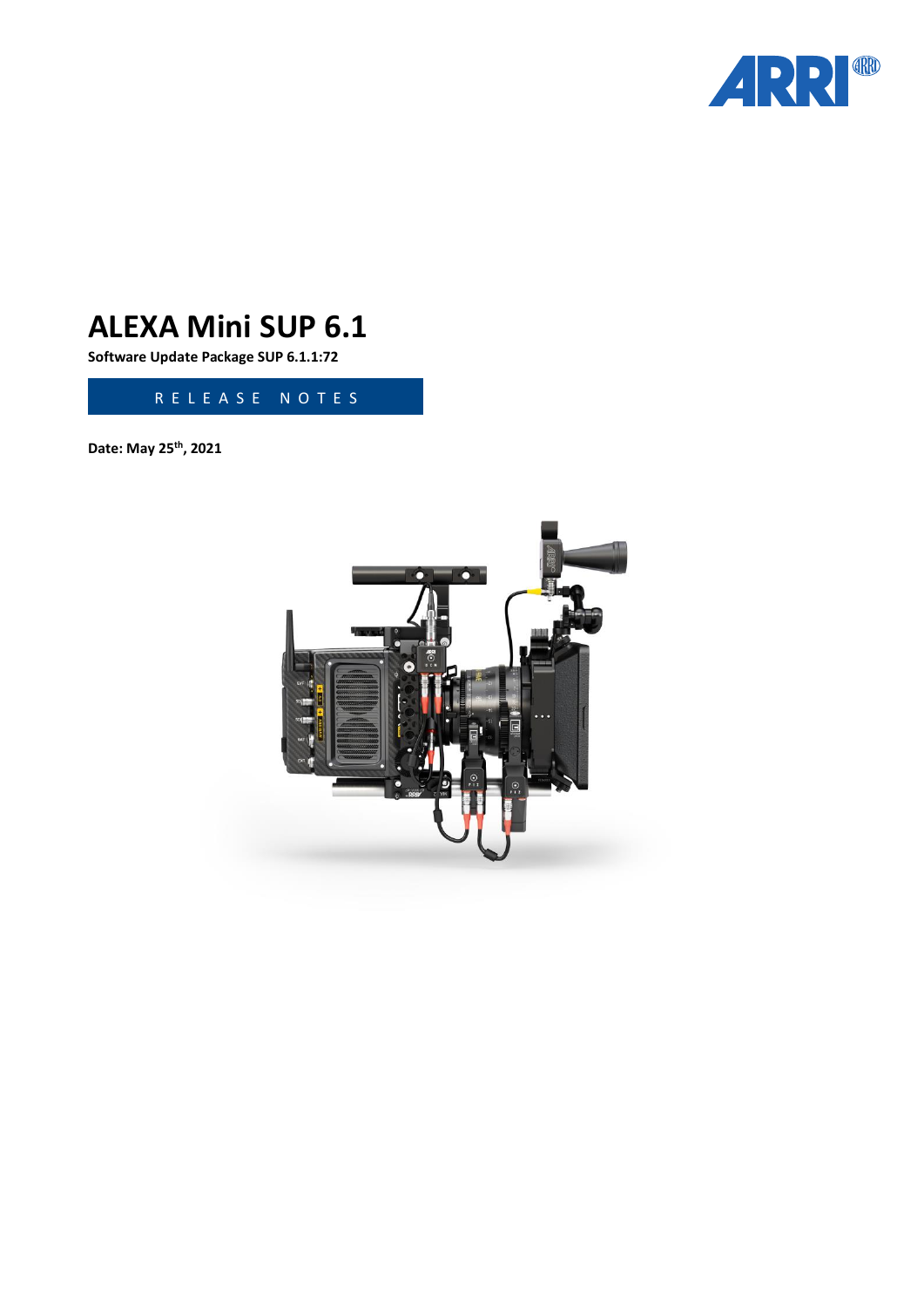## **Table of Contents**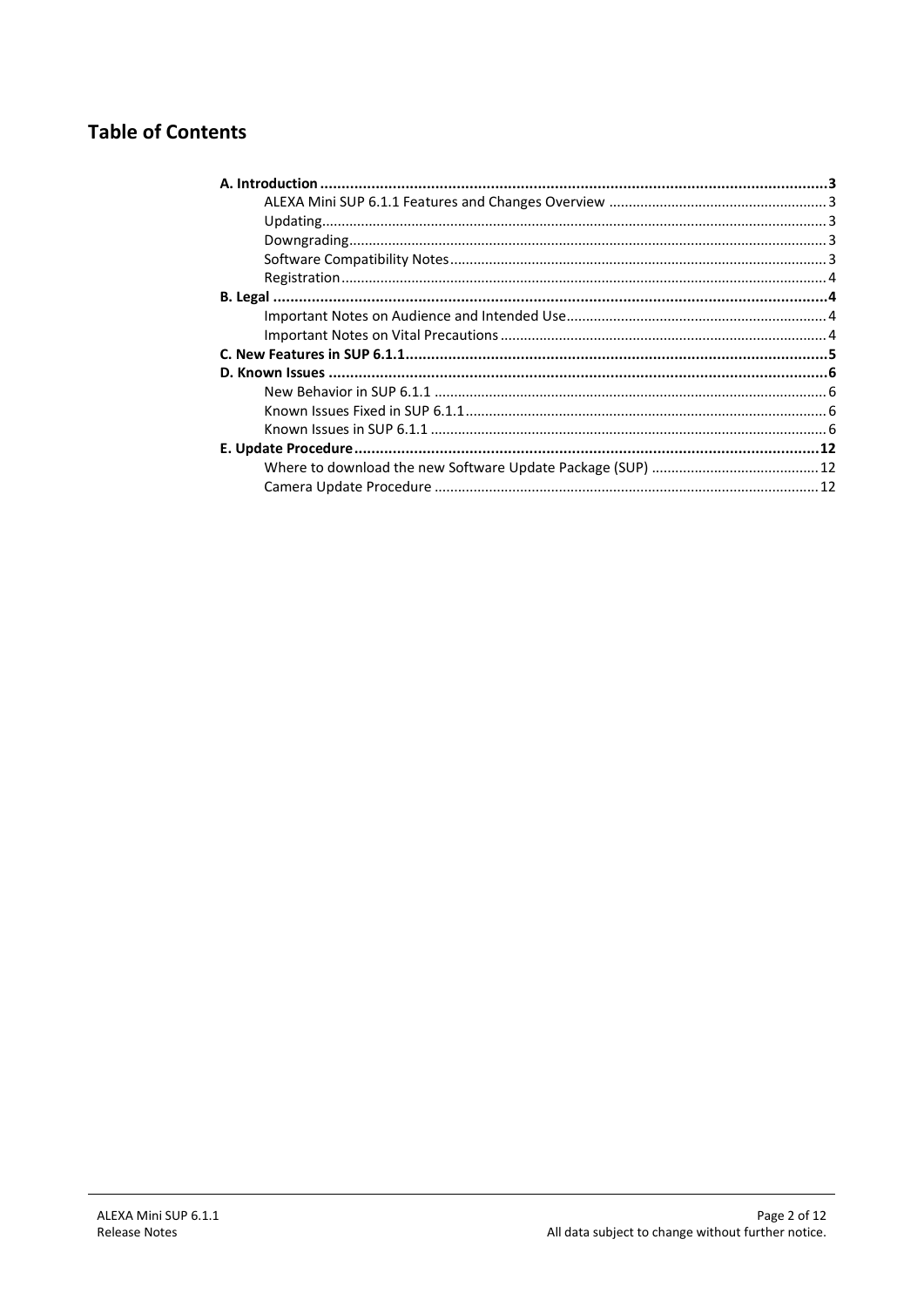## **A. Introduction**

This document describes changes for ALEXA Mini cameras with the new Software Update Package (SUP) 6.1.1. SUP 6.1.1 has the same features as SUP 6.1, and additionally includes an important bug fix.

We recommend that you take your time to go through these release notes, the known issues section of this document and the user manual before you start using the camera.

For more information on the camera, please visit the [arri.com/alexa-mini.](https://www.arri.com/en/camera-systems/cameras/alexa-mini) 

For a listing of answers to frequently asked questions please visit [arri.com/en/learn-help/learn-help-camera-system/frequently-asked-questions/alexa-mini-faq](https://www.arri.com/en/learn-help/learn-help-camera-system/frequently-asked-questions/alexa-mini-faq)

#### **ALEXA Mini SUP 6.1.1 Features and Changes Overview**

- **Improved noise reduction algorithms**
- **Support for noise reduction in HD**
- **Image sharpness range extended**
- **Defect pixel correction - static correction**
- **SDI output follows project frame rate**
- **Frame line shading**
- **Faster boot up time**
- **Green tally in viewfinder**
- **Intercom talkback with VTR button (or user button)**
- **CAP enhancements**
- **ECS improvements**
- **General improvements and bug fixes**

#### **Updating**

For all ALEXA Mini owners we very strongly recommend updating to SUP 6.1.1.

- We do not recommend installing a new SUP in the middle of a production. The only exception is if any of the errors described in "New Features and Changes in ALEXA Mini SUP 6.1.1" below prevent you from continuing to use a camera. In that case, installing SUP 6.1.1 is recommended.
- ALEXA Mini SUP 6.1.1 can be installed on all previously shipped ALEXA Mini cameras
- Please note that the viewfinder might switch off during the update process and doesn't give a visual feedback of the update all the time. Make sure not to power off the camera during a SUP update. Detailed instructions for the update process can be found at the end of this document.

#### **Downgrading**

While it is possible to downgrade ALEXA Mini cameras to previous SUP versions from this version, we recommend against this, since this SUP includes important bug fixes.

For a downgrade to a previous SUP version, the license file of the installed and of the previous version (mini\_fw\_update\_aes\_x.x.x.lic) need to be available on the USB memory stick under /ARRI/A-MINI/LICENSES/.

#### **Software Compatibility Notes**

Please update the ARRIRAW Converter (ARC) to at least version 4.1.1.0 and ARRI Meta Extract (AME) to version 4.1.0.0.

Please note that macOS X version 10.15 with the Apple MXF plug-in installed (part of "Pro Video Formats 2.1") is required to play back downloaded MXF/Apple ProRes footage in Apple QuickTime Player.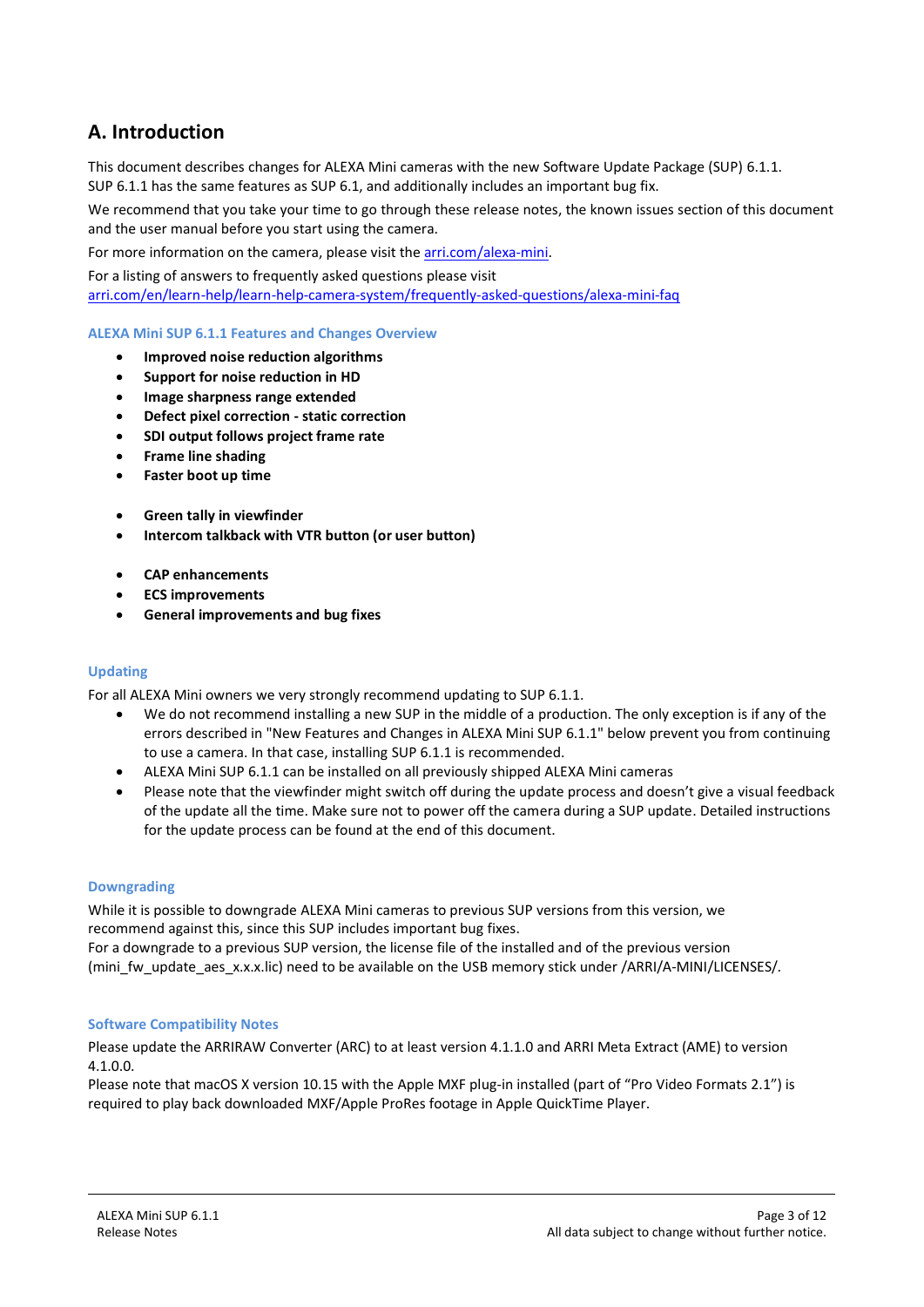#### **Registration**

If you have not done so already, please make sure you register your camera using our online customer registration. Your registration ensures that you receive information about future software updates as soon as they are available. If you register your new camera within 1 month of purchase, you will get a 6-month extended warranty for free. You can find the registration here: https://alshop.arri.de/register.

## **B. Legal**

#### **Important Notes on Audience and Intended Use**

The product is solely and exclusively available for commercial customers and shall be used by skilled personnel only. Every user should be trained according to ARRI guidelines. Use the product only for the purpose described in this document. Always follow the valid instructions and system requirements for all equipment involved.

#### **Important Notes on Vital Precautions**

High voltage! Risk of electric shock and fire!

Short-circuits may entail lethal damage!

Before use, read and follow all valid instructions.

Use solely and exclusively as described in the instructions.

Never open. Never insert objects.

For operation, always use a power source as indicated in the instructions.

Always unplug the power cable by gripping the power plug, not the cable.

Never try to repair. All repair work should be done by a qualified ARRI Service Center.

Never remove or deactivate any safety equipment (incl. warning stickers or paint-marked screws).

Always protect from moisture, cold, heat, dirt, vibration, shock, or aggressive substances.

Never cover any fan openings.

Heavy weight! Risk of injury and damage!

If placed on an unstable surface, the camera can fall and cause serious harm!

Always place the camera on proper support devices. Safely attach it as described in the instructions.

For further important safety information, please refer to the user manual.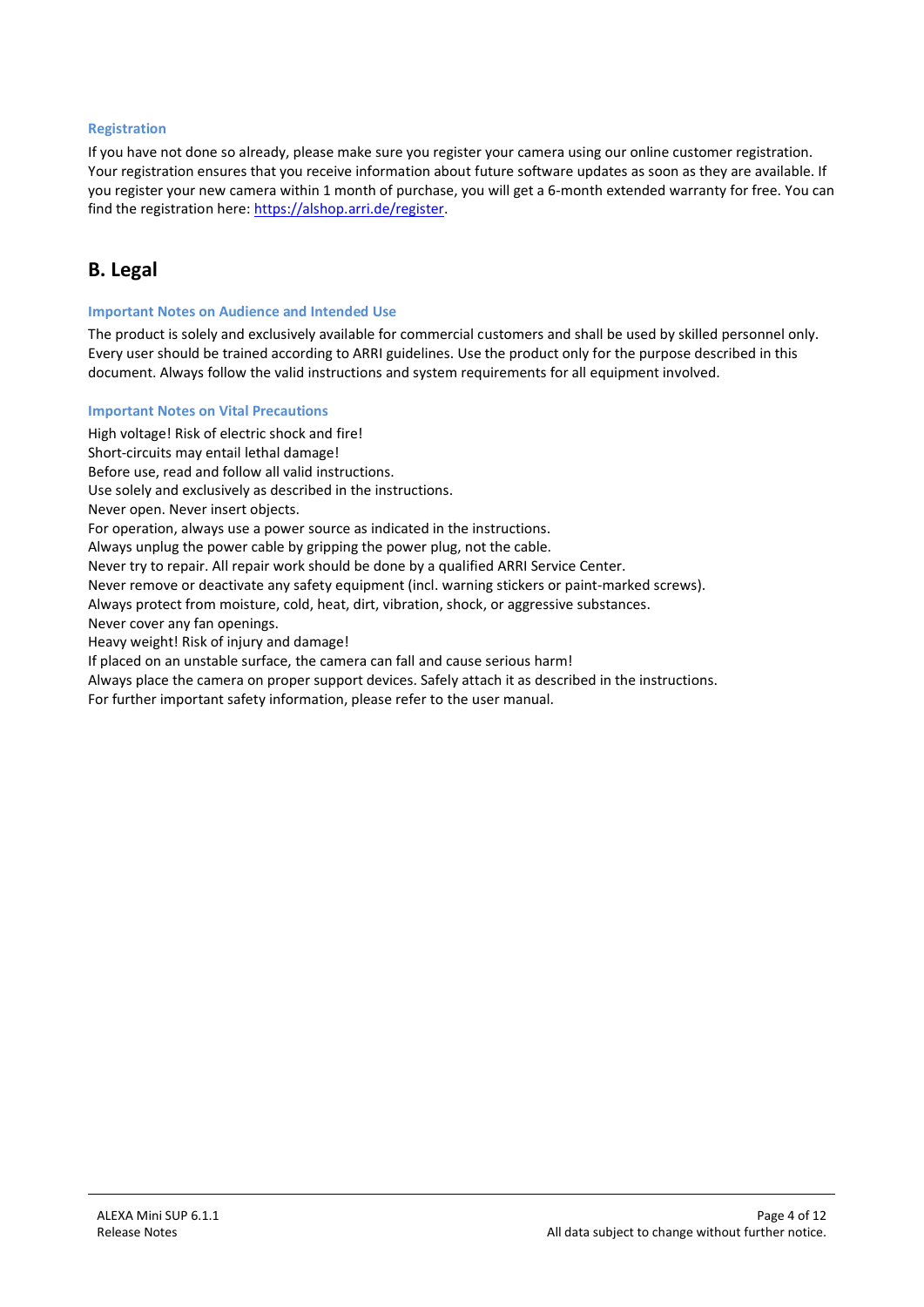## **C. New Features in SUP 6.1.1**

#### **Improved noise reduction algorithms**

The noise reduction function (MENU>SYSTEM>SENSOR) has been improved with enhanced motion detection algorithms for even better noise reduction.

#### **Support for noise reduction in HD**

Noise reduction is also available in HD and 2K modes (HD, HD Ana., 2K, 2.39:1 2K Ana.) up to 60 fps. The algorithms and parameters are the same as in UHD mode.

#### **Image sharpness range extended**

The image sharpness range (MENU>SYSTEM>SENSOR) is extended and images can be sharpened more strongly.

#### **Defect pixel correction - static correction**

The defect pixel correction is further improved.

#### **SDI output follows project frame rate**

When changing the project framerate, the SDI output framerate will be set to the same frame rate (as the sensor frame rate does).

#### **Frame line shading**

The area outside the frame line can be shaded with a certain opacity (MENU>MONITORING>EVF MONITOR>EVF OVERLAYS>FRAME LINES SHADING), (MENU>MONITORING>SDI>SDI PROCESSING>SDI OVERLAYS>FRAME LINES SHADING).

#### **Faster boot up time**

Camera boot up time has been accelerated and is now about 4 seconds faster than with SUP 5.4.

#### **Green tally in viewfinder**

The green tally insert is now displayed in the viewfinder image, giving the camera person a green tally alert in all configurations, including the new VMM-1 (Video Monitor Multicam).

#### **Intercom talkback with VTR button (or user button)**

The intercom talkback of the DTS fiber system can now be triggered with a user button on the camera or the VTR button on an ENG lens (MENU/USER BUTTONS). This allows for an easy access to talkback when the camera is on the shoulder. Requires the latest firmware for the DTS system.

#### **CAP enhancements**

For more enhanced remote functions and tools, the CAP (Camera Access Protocol) has been extended for RCP iris control, video parameters, audio, camera setup, frame lines and more.

#### **ECS improvements**

The ECS (Electronic Control system) has been improved by the immediate OCU override cancelation from WCU-4.

#### **General improvements and bug fixes**

- Several bug fixes have been included.
- For a simplified trouble shooting, a compressed ZIP file including log files, HWinfo file and setup file can be exported.
- A warning message is displayed if the internal battery for the camera system clock is too low.
- Factory default setting for WiFi power is set to "On", other defaults remain unchanged.
- False Color Mode can be changed while False Color is active.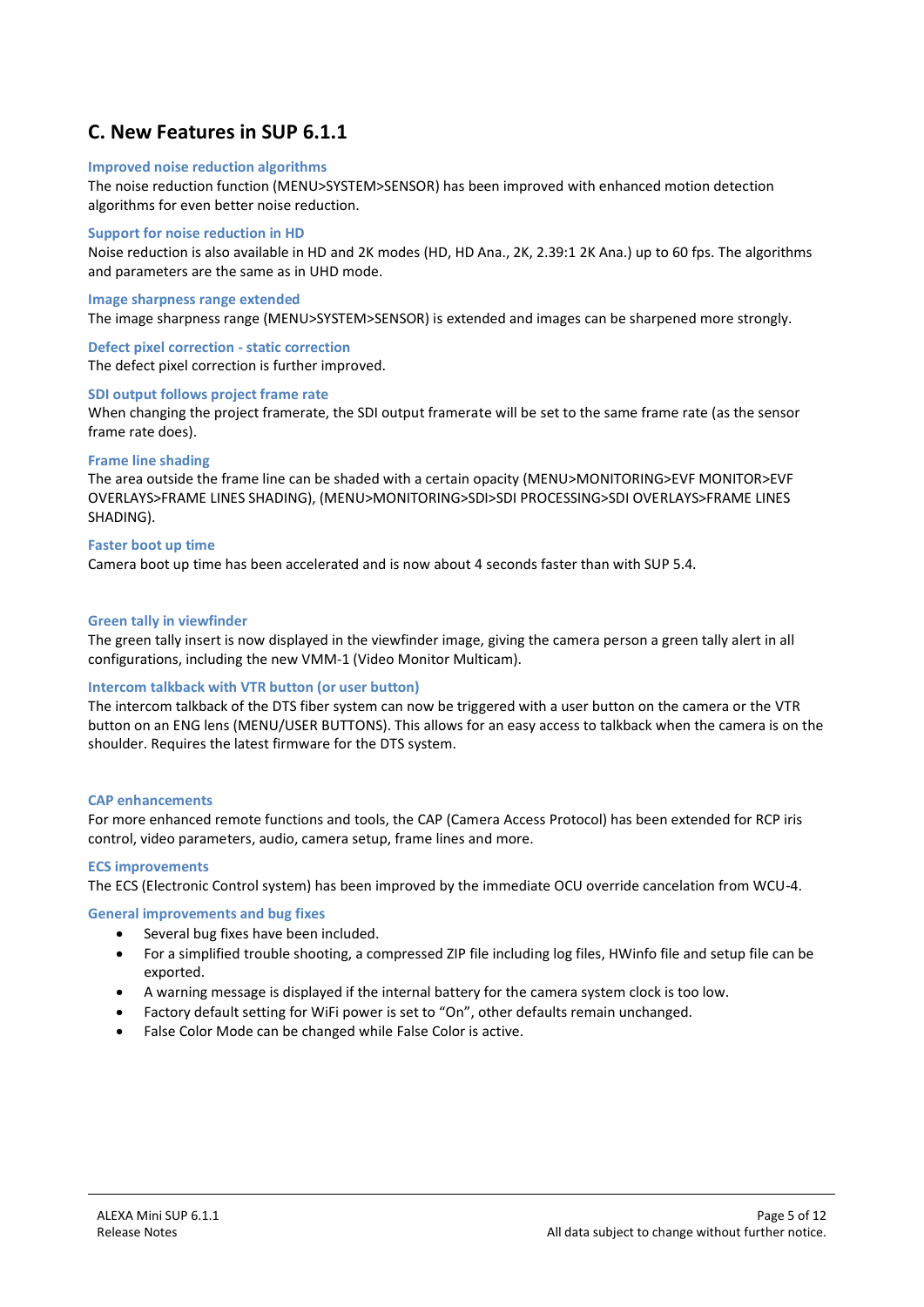### **D. Known Issues**

#### **New Behavior in SUP 6.1.1**

#### • **A warning message is displayed if the internal battery for the camera system clock is too low:**

"The battery for the internal clock is too low, please contact ARRI service" The internal battery is feeding the system clock used in the recorded clips and for the log files. In order to always have the correct time and date included, please contact ARRI service for a replacement of the battery at your earliest convenience.

#### **• In very rare occasions, the update to SUP 6.1 can cause an error message:**

"Severe system failure occurred. Please reboot camera." Please re-install SUP 5.4 in this case and contact ARRI service.

#### **Known Issues Fixed in SUP 6.1.1**

Following known issues have been resolved in the SUP 6.1.1 bugfix release when using these formats: ARRIRAW 4:3 2.8K (OG 3.4K), ARRIRAW 16:9 HD ANA. (OG 3.4K), ARRIRAW 2.39:1 2K ANA. (OG 3.4K).

#### **• With Blackmagic Resolve 16, these formats cannot be imported when using the Resolve Decode Settings:** Project Settings -> Camera Raw -> Decode Quality set to Full Res – Resolve.

#### **• The Waveform exposure tool is silently disabled when output processing is set to ALEXA Classic 709**

ALEXA Classic 709 output processing while shooting HDR content does not work with the waveform exposure tool and is silently disabled. User buttons and the EXP button on the MVF-1 viewfinder will have no effect.

#### **• Start recording from playback**

Starting a recording directly from playback may not work. In this case a second press of the record button is necessary.

#### **• Incorrect remaining time displayed in interval recording**

Using higher capacity CFast 2.0 cards for interval recording may cause wrong remaining time display.

**• Time zone and daylight saving time are set to default with the SUP update.**

Please make sure to set time zone and daylight saving time after the SUP update.

#### **Known Issues in SUP 6.1.1**

This is a list of known issues for the SUP 6.1.1 software package.

#### **With Adobe Premiere 2020 (V14.7.0 Build 23), these formats cannot be imported at all.**

ARRIRAW 4:3 2.8K (OG 3.4K), ARRIRAW 16:9 HD ANA. (OG 3.4K), ARRIRAW 2.39:1 2K ANA. (OG 3.4K). Please downgrade ALEXA Mini to SUP 5.4 (to be found in the SUP Download Archive). Adobe has confirmed this bug in Premiere and will provide a fix with an upcoming software update. Please check with Adobe for the latest Premiere bugfixes.

#### **Accessories**

#### **• Record Start/Stop on Canon HJ18 B4 lens**

In case the start/stop function on the Canon HJ18 B4 lens is not working with the ARRI B4 Mount and connected Hirose cable, please execute a "Reset all" on the lens.

#### **EXT Sync**

#### **• Warning message for camera count is not updated while active**

While the warning message for the camera count is displayed, changes in the camera count will not be updated. Just close the warning message for an update.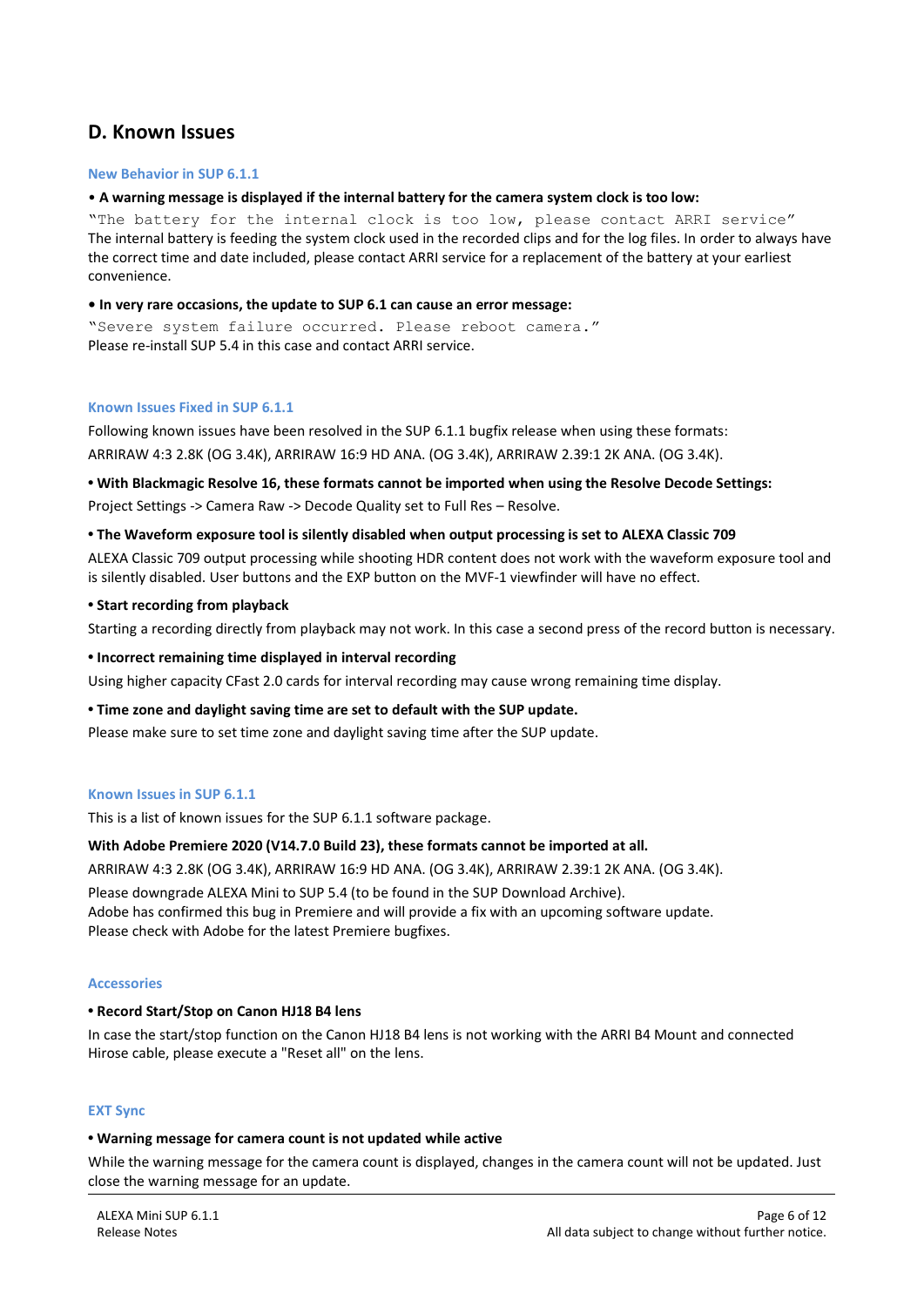#### **• Changing SDI settings while running off sync speed**

The SDI outs might not be in sync to each other anymore when SDI settings (SDI frame rate, SDI format and/or SDI image) are changed while the cameras are running off speed (sensor fps != project fps) in EXT sync mode. In this case change the sensor fps setting back and forth on the master camera to re-establish SDI out sync.

#### **• False alerts with slave cameras connected but not yet configured**

False alert states are issued when slave cameras are connected to a master camera but are not yet configured as slave camera. When setting up an EXT sync cluster, first enable all slave cameras and master last.

#### **Frame Grab**

#### **• Frame grabs are not supported at paused playback of interlaced S16 or HD clips**

In order to perform a frame grab, grab the frame during playback at the desired position.

#### **• Frame grab with CAP over WiFi fails**

When activating a frame grab with CAP over a WiFi connection, the frame grab may fail. A CAP frame grab over a Ethernet connection works fine.

#### **• Frame grabs from ARRIRAW playback**

Frame grabs taken from ARRIRAW playback may exhibit differences in pixel brightness on the edges of the frame.

#### **Inputs/Outputs**

#### **• First activation of Return Input may show distorted image**

After booting or setup of the camera, at the first switch from the live camera image to the return input, the SDI output may show a distorted frame. With any following return activation, the switch will be clean.

#### **• Wrong False Color mode at SDI 2**

When setting the SDI 1 output to "Clean" and SDI 2 to "Processed", the False Color function will always show the "Monitor Based" mode on the SDI output, also when it is set to "Log C-Based" mode. When SDI 1 is set to "Processed" and SDI set to "Clean", the False Color function works as expected.

#### **• SDI interlaced field order reversed with V/H flip**

When activating a V or V+H flip, the field order of the interlaced format at the SDI outputs will be reversed.

#### **• Potentially distorted lines when SDI frame rate is larger than sensor frame rate**

When setting the SDI output frame rate to 59,94 or 60 fps, while the recording frame rate is 50 fps (or smaller), there might be line artefacts in the SDI image.

#### **• Entering/exiting playback mode cause momentary signal loss**

When entering or exiting the playback mode, the SDI outputs will show a momentary loss of the SDI signal if the recording frame rate is double of the project frame rate, or if the recording format is interlaced.

#### **• SDI status overlay may show wrong processing icon**

Even when the processing mode is set to A709, on the particular SDI output a Log C icon may be shown.

#### **• SDI outputs when using timecode sync**

When using a timecode signal as sync source, the SDI outputs may not be precisely in sync to the sync source. For precise SDI out sync to sync source please use a tri-level genlock signal.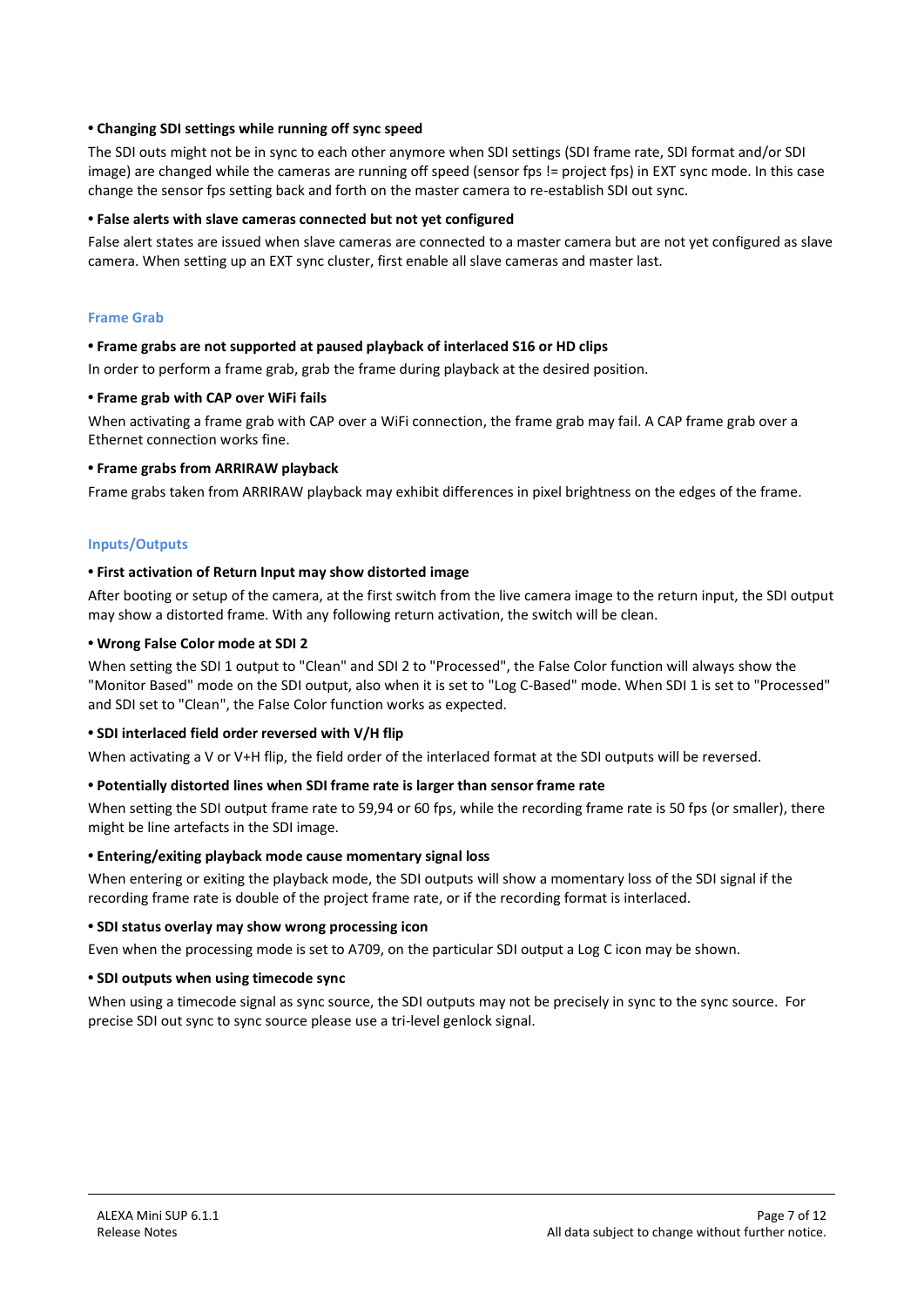#### **• Monitoring in 3.2K with 1.3x anamorphic desqueeze**

EVF/Monitor and SDI outputs may show scaling artifacts in 3.2K recording mode with 1.3x anamorphic desqueeze enabled. The artifacts are limited to the monitoring outputs, they do not affect the recordings.

#### **• 1.3x anamorphic desqueeze is not available for UHD SDI output**

1.3x anamorphic desqueeze is not applied to UHD SDI output 422 6G, DL 422 6G and 422 3G DL.

#### **• 1.3x anamorphic desqueeze is not available for EVF zoom**

1.3x anamorphic desqueeze is not applied to the EVF zoom image.

#### **• Momentary image loss on SDI outputs when connecting a sync source**

The SDI outputs re-synchronize when connecting a genlock or timecode source. While re-synchronizing a short image loss may occur.

#### **• Temporary image loss on SDI outputs when configuring 6G**

When changing the SDI output to 6G, or when changing the SDI output from 6G to another format, both SDI outputs may exhibit a short image loss.

#### **Media**

#### **• Protection against cross platform CFast 2.0 formatting issues**

Only CFast 2.0 cards that have been erased on ALEXA Mini or AMIRA running SUP 4.0 (or higher) can be used for recording. This is for protection against issues caused by different CFast 2.0 formatting schemes used by other cameras manufacturers.

#### **Metadata**

#### **• Tilt and roll metadata not accurate**

Tilt and roll values in metadata may not be accurate enough to be used for VFX applications.

#### **Playback**

#### **• Clips with HDR looks burned-in will not be correctly displayed on MVF and EVF**

When playing back a clip that has a HDR look burned-in, it will not be correctly displayed on MVF and EVF, since both are not HDR capable and no tone-mapping is applied. This is a monitoring problem only and does not affect the recorded footage. However, we generally do not recommend burning in looks when shooting HDR content.

#### **• Internal camera playback of ProRes 4444 XQ clips**

In camera playback of ProRes 4444 XQ clips may show jitter or a horizontally divided frame. The recorded clip is fine.

#### **• In Pause mode, interlaced clips only show half vertical resolution**

This behavior can only be observed when playback is monitored on the SDI outputs.

#### **• Browsing clip list with camera buttons may not update clip selection in monitor**

Using the buttons on the camera body for browsing the playback clip list, may not update the selection of the clip in the clip list displayed in the viewfinder monitor.

#### **• Interlaced clips jitter vertically when played back with SDI output not set to interlaced.**

This only affects the playback in SDI, the recording is correct. Make sure to always match SDI the output configuration to the project configuration (e.g.: 60i clips to be played back with 60i SDI output).

#### **• Activating Playback does not disable peaking**

Please disable peaking manually in case you do not want peaking during playback.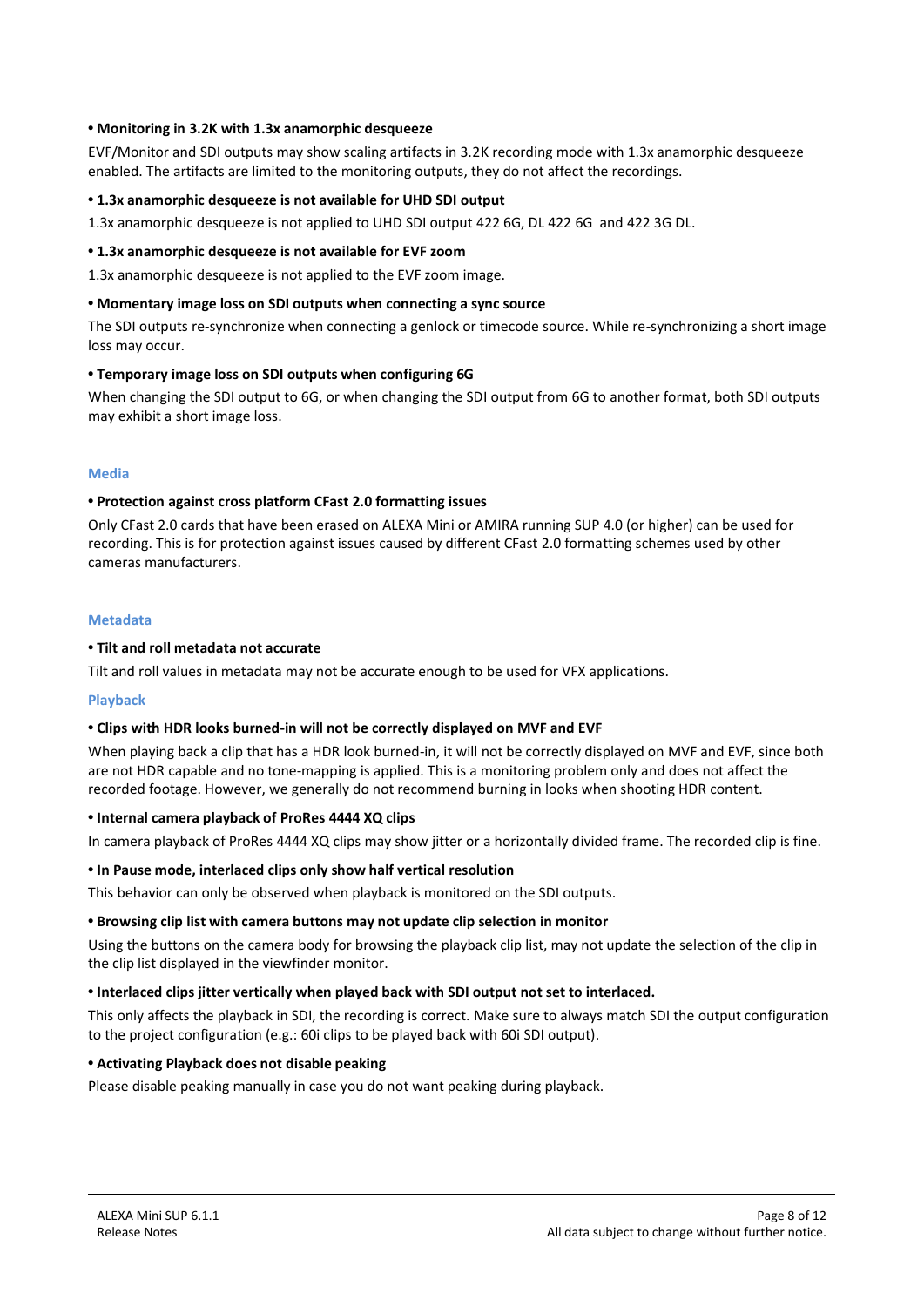#### **Recording**

#### **• Camera sometimes does not prompt to format a non ARRI\_UDF CFast card**

While the MVF Display is set to live view mode, the camera will not prompt to format a CFast card, even the file system on the card is not the ARRI\_UDF file system, but FAT32, ExFAT or other.

#### **• Start recording from playback in MPEG or ARRIRAW mode**

Starting a MPEG or ARRIRAW recording directly from playback can fail with error message: "Recording stopped due to FPGA failure. Please reboot camera." Please exit playback before starting to record.

#### **• Noise Reduction in "Strong" mode**

The "Strong" mode in Noise Reduction (available in S16 HD, 3.2K, 4:3 2.8K and 4K UHD) may result in image artifacts with fast moving objects. We recommend testing this accordingly before using "Strong" mode.

#### **• Power loss during record with CFast 2.0 cards**

A CFast 2.0 card may need to be reformatted when it is removed during recording or in the event of a sudden power loss occurs while the camera is writing to the card. The camera will indicate the error with a warning message. Please follow the instructions in the warning to avoid damage to the card or further recordings. No action is required if no warning is displayed. Please contact ARRI service for more information or if you encounter any further issues.

#### **• Limited scaling quality in HD-SDI outputs when recording in 2K**

The resulting image quality is considered as sufficient for monitoring but may be limited for recording the signal as the master record. This is due to the downscaling of the 2K resolution to HD. Please set the recording format to HD when recording HD on the HD-SDI output as master record.

#### **• Error message for maximum clip size.**

On very rare occasions, the camera may stop recording and report "Recording stopped - maximum clip size reached". This can only occur with image content that has very little detail and using a codec with low data rate like ProRes LT.

#### **• Changing Exposure Index or White Balance during record**

When changing Exposure Index or White Balance during record it is possible that a single frame contains two different image characteristics.

#### **• Limited amount of reels on CFast 2.0 cards**

Recording on CFast 2.0 cards is limited to 15 reels per card in ProRes and ARRIRAW MXF. If the maximum number of reels is reached, recording is still possible if no further reel needs to be created.

#### **Timecode**

#### **• Syncing multiple cameras using timecode**

When syncing multiple cameras using timecode sync and timecode mode regen, some of the recorded clips may exhibit a timecode offset of one frame with project rates above 30fps.

#### **• Syncing the sensor via LTC timecode requires a precision timecode generator**

A precision generator with low jitter is required when using an LTC timecode signal to genlock the camera. Devices that work without a problem as standard LTC timecode source may not work as LTC genlock source.

#### **Usability**

#### **• Factory Reset and Setup files ignore Lens Mount Setting**

After a factory reset or after loading a setup file, the setting MENU/SYSTEM/LENS MOUNT SETTINGS/ENABLE LDS MOUNT will not be changed and stays as set before. Please always check the ENABLE LENS MOUNT setting accordingly.

#### **• Web remote function not working properly after SUP update**

After updating the camera, the web remote function may not work properly unless the browser cache of your web browser has been cleared.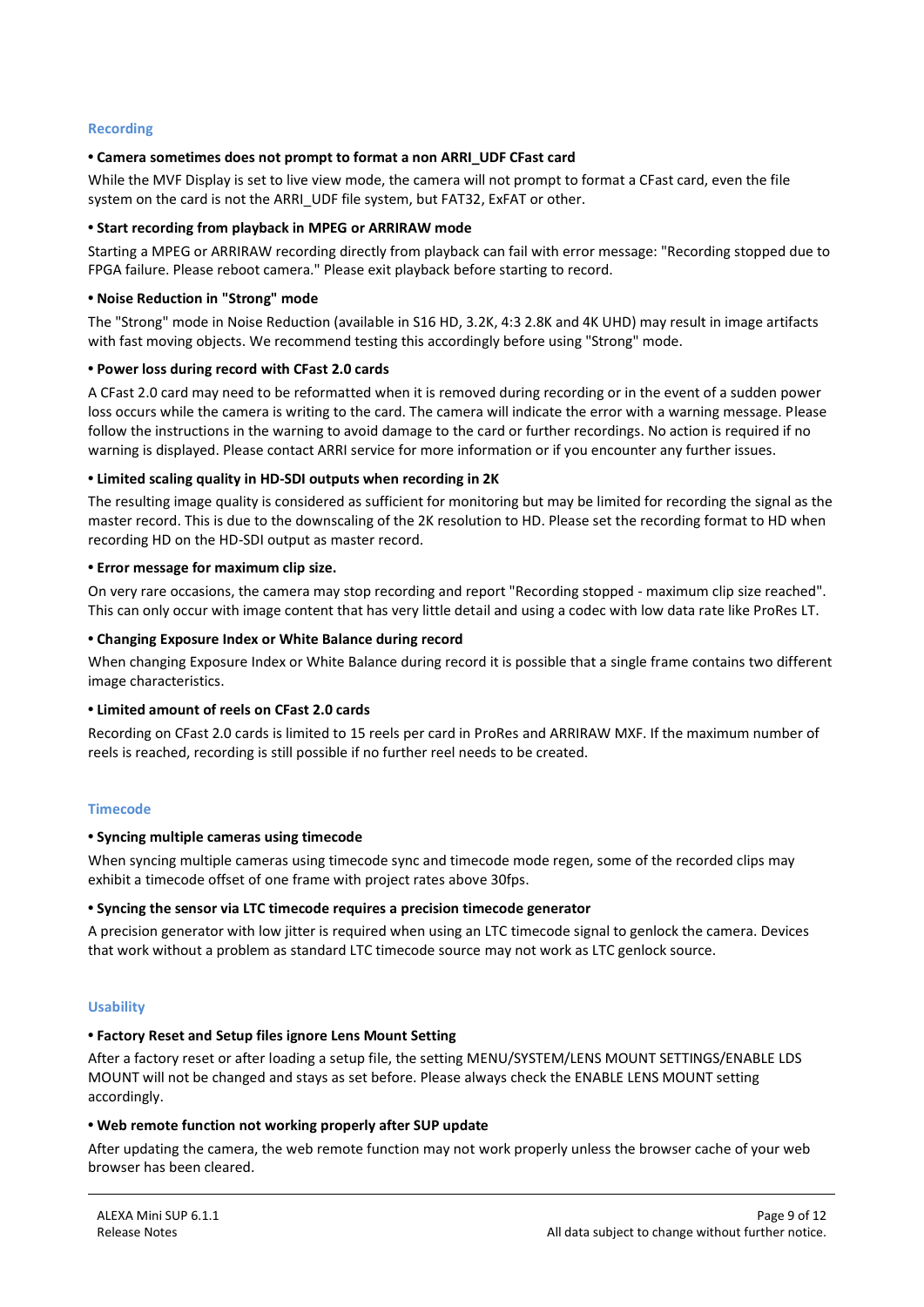#### **• QR code scan may fail with activated SDI frame lines or peaking**

When a QR code is used for the WiFi setup of the camera, the scan may fail if frame lines or peaking in the SDI outputs are activated. Just de-activate temporarily to scan a QR code.

#### **• FN+1 and FN+2 buttons may be blocked by error message**

A popped up error message may block the function of the FN buttons. Please attach a viewfinder, CCP-1 or use the Web Remote tool to confirm the error message.

#### **• Mode switch not smooth when MVF-1 and CCP-1 is connected**

With a daisy chained MVF-1 and CCP-1 and the MVF-1 being in active mode: when switching from ProRes to ARRIRAW or vice versa, the display will show a black bar and fade to black. The mode switch itself will be executed correctly.

#### **• Waveform display is not refreshed after mode change**

When the waveform display is activated on the viewfinder and the recording resolution is changed, the waveform display will not be updated. To refresh the waveform display, just toggle WFM OFF/ON.

#### **• Frame lines with names longer than 32 characters are not supported**

Frame lines with names longer than 32 characters are not supported.

#### **• Zebra function is limited to 99%**

The Zebra function has it's highest limit setting at 99%.

#### **• Motor calibration request when lens file is edited on WCU-4**

When editing an active LDA lens file on WCU-4 and a LDS lens is attached, the camera issues a lens motor calibration request. In this case you have to calibrate the motors once again before editing the lens file.

#### **• The Waveform exposure tool is silently disabled when output processing is set to ALEXA Classic 709**

ALEXA Classic 709 output processing while shooting HDR content does not work with the waveform exposure tool and is silently disabled. User buttons and the EXP button on the MVF-1 viewfinder will have no effect.

#### **• CAP server frame grab while camera is in playback**

A frame grab triggered through CAP server during internal camera playback grabs a live image from the sensor instead of a playback image.

#### **• Tilt and roll readings in status overlays**

Electronic horizon overlay and tilt and roll overlay may show false readings if the camera orientation does not allow for adequate calculation of either roll or tilt value.

#### **• Updated EF mounts not compatible with SUP 4 release**

Reverting the camera software to SUP 4 does not downgrade the EF mount software. An EF mount that has been updated with SUP 5.x will not work in that case.

#### **• Simultaneous use of timecode mode jam sync and genlock sync is not supported**

When using timecode mode jam sync or when using genlock sync, the camera adjusts it's internal oscillator to match the source clock. Hence using a combination of timecode mode jam sync and genlock is not supported.

#### **• Mirror image vertical flip is not applied to frame grab**

When using the mirror image setting, only the horizontal flip is applied to the frame grab.

#### **• Anamorphic desqueeze cannot be deactivated for monitoring with some formats**

Anamorphic desqueeze cannot be deactivated for monitoring with the ProRes HD Ana. and 2:39:1 2K Ana. recording formats.

#### **• User setups created with earlier SUPs are not compatible with SUP 6.1**

User setups created with SUP 5 or earlier SUPs cannot be loaded with SUP 6.1

#### **• Starlite-HD5ARRI can change settings or trigger a recording even if UI is not displayed on screen.**

If the Starlite-HD5ARRI is connected to a SDI output showing "CLEAN" output, settings may be changed without notice when touching the respective areas on the screen. Please make sure the Starlite-HD5ARRI is connected to an SDI output that is set to "PROCESSED" to see the touch interface.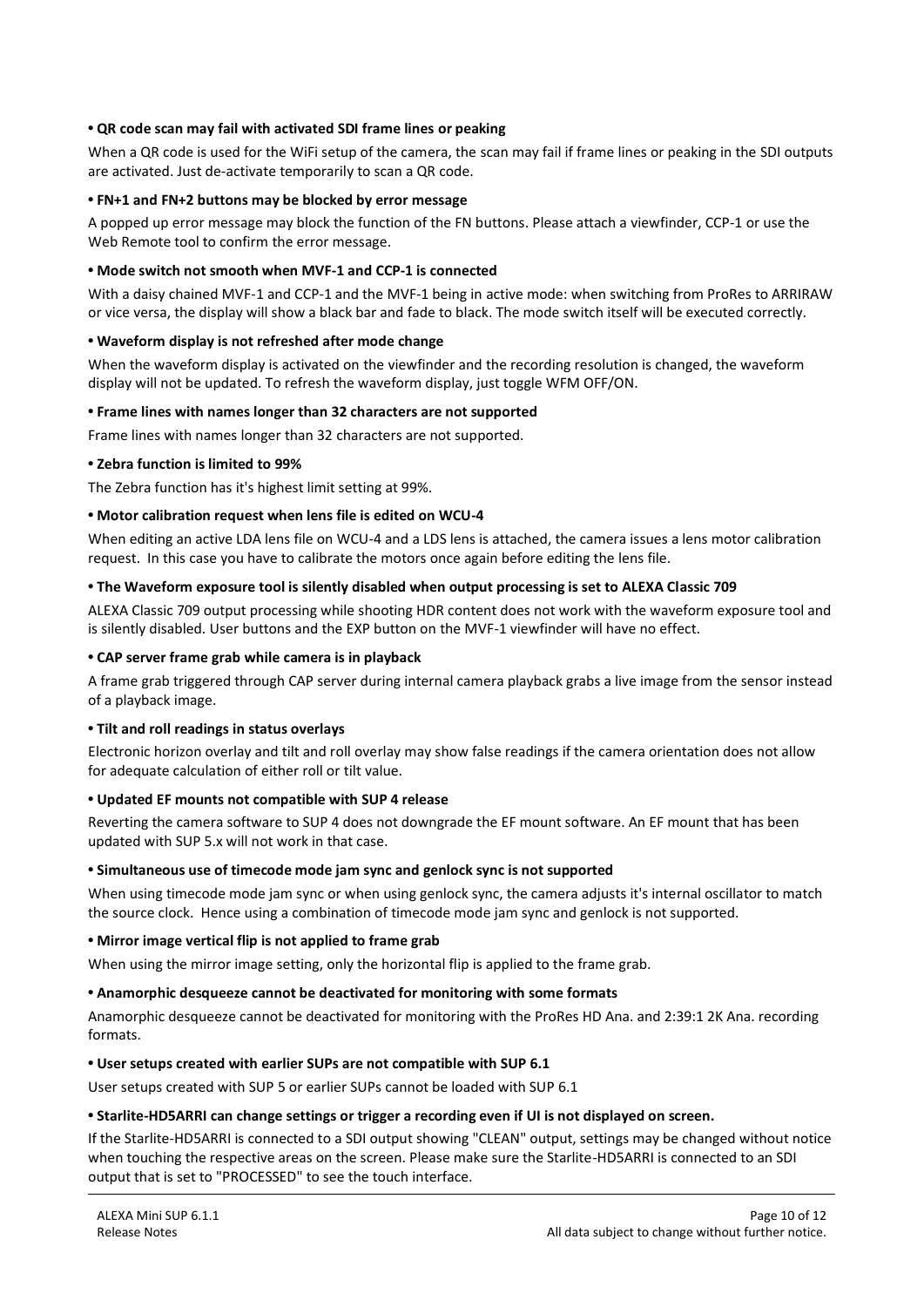#### **Viewfinder**

#### **• Calibration applied ten seconds after initial connection**

When connecting a MVF-1 with the new OLED viewfinder panel built in for the first time, it might take up to ten seconds before the new viewfinder calibration is loaded and applied.

#### **• Viewfinder may show scaling artifacts in 4:3 2.8K mode with anamorphic desqueeze**

The artifacts are limited to the viewfinder monitoring, they do not affect the recordings.

#### **• For MVF-1 up to serial number 2150 which are not upgraded to the new eyepiece**

The viewfinder sometimes may not switch on as it uses a proximity sensor to activate the OLED display only while the eyepiece is in use. Approaching the MVF at an unfavorable angle may cause it not to trigger properly.

#### **• ZOOM or SURROUND VIEW at very low frame rates**

The MVF-1/MONITOR's image momentarily fades when either zoom or surround view get activated or de-activated at very low frame rates (below 5 fps).